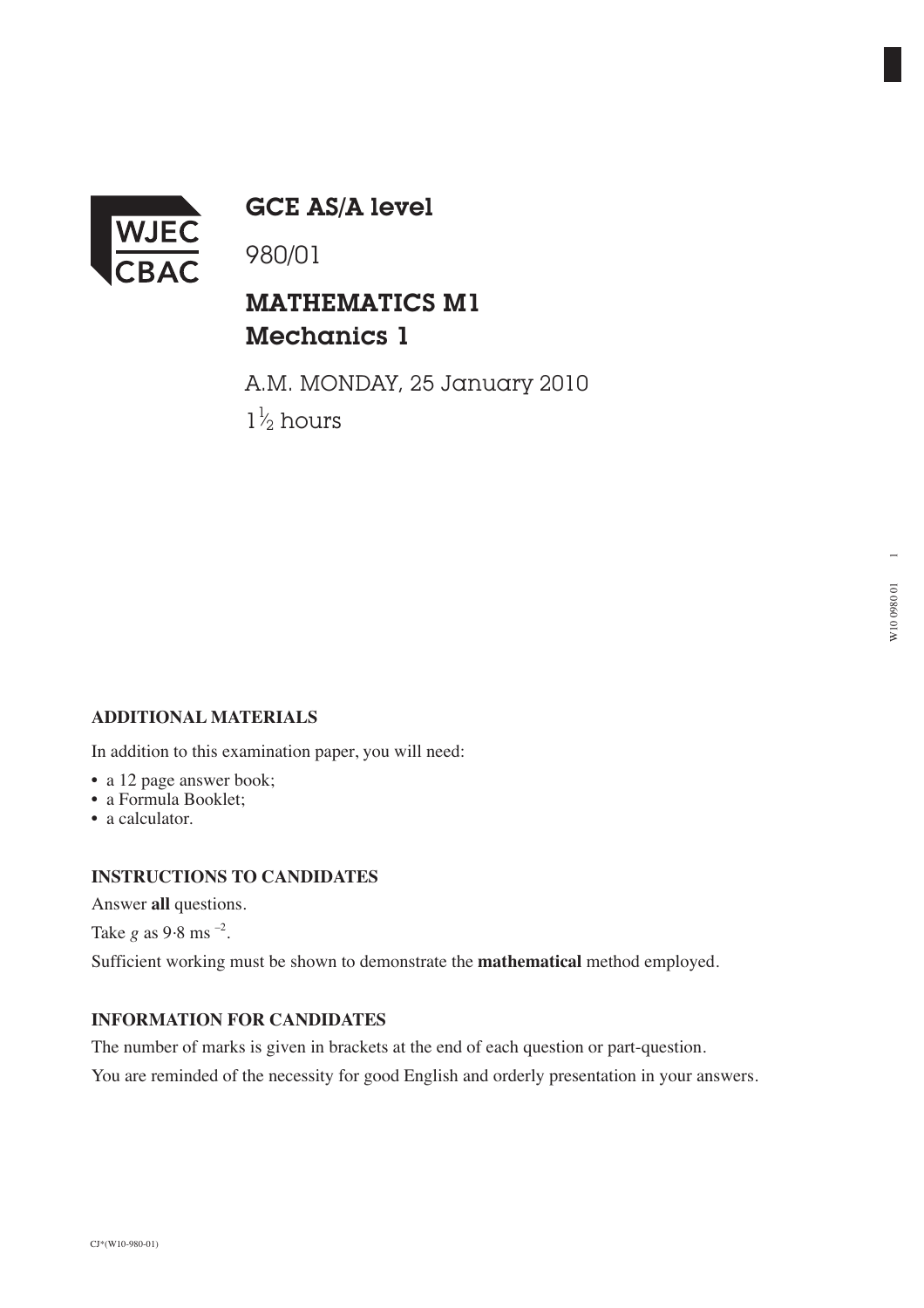- **1.** A boy throws a ball vertically upwards from a point A with an initial speed of  $18.2 \text{ ms}^{-1}$ .
	- *(a)* Find the greatest height above *A* reached by the ball. [3]
	- *(b)* Calculate the time taken for the ball to return to point *A*. [3]
	- *(c)* Find the speed of the ball 2·5 s after it was thrown. State clearly the direction of motion of the ball at this time.  $[3]$
- **2.** A lift is pulled upwards by means of a vertical cable. Initially, the lift is at rest. It then accelerates until it reaches a maximum speed. The lift moves at this maximum speed before decelerating uniformly at  $3 \text{ ms}^{-2}$  to rest. The total mass of the lift and its contents is  $360 \text{ kg}$ .
	- *(a)* Calculate the tension in the lift cable
		- (i) when the lift is decelerating,
		- (ii) when the lift is moving at its maximum speed. [4]

A crate on the floor of the lift has a mass of 25 kg. When the lift is accelerating the reaction between the crate and the floor of the lift is 280 N.

- *(b)* Find the magnitude of the acceleration of the lift. [3]
- **3.** The diagram shows an object *A*, on a fixed smooth inclined plane, joined by a light inextensible string passing over a smooth fixed pulley to an object *B*, which hangs freely. The plane is inclined at an angle  $\alpha$  to the horizontal, where  $\sin \alpha = 0.4$ . The masses of *A* and *B* are 11 kg and 9 kg respectively. The string is in the same vertical plane as a line of greatest slope of the plane.



Initially, the objects are held at rest with the string just taut. The system is released. Calculate the tension in the string and the magnitude of the acceleration of *A*. [7]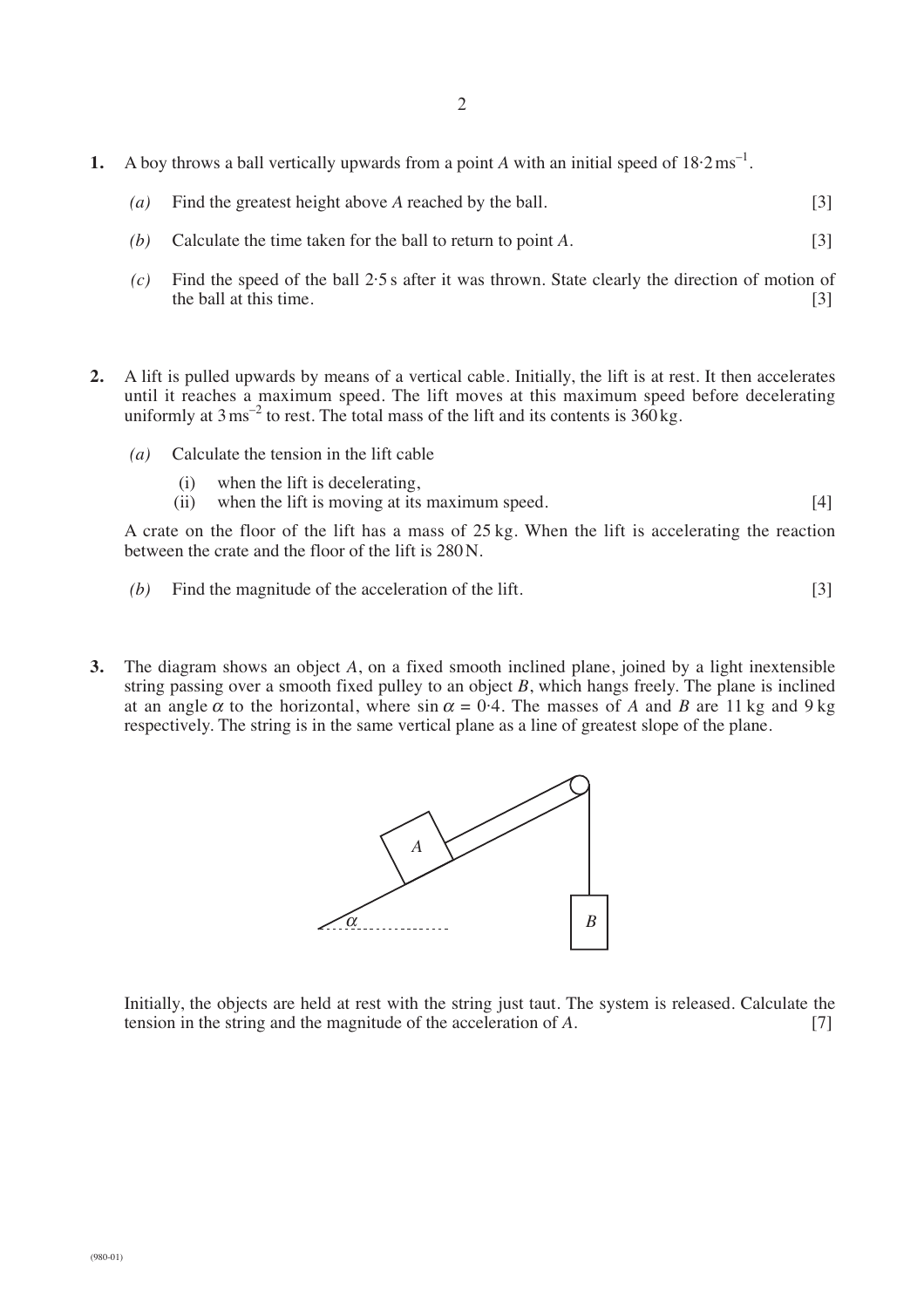**4.** The diagram shows an object *A*, of mass 15 kg, suspended in equilibrium in a shaft with vertical walls by means of two ropes *XY* and *XZ*. The rope *XY* makes an angle of 45° with the vertical and the rope *XZ* makes an angle of 60° with the vertical.



Calculate the tension in each of the ropes *XY* and *XZ*. [7]

**5.** A car travels along a straight road. The car starts at rest from the point *A* and accelerates for 30 s at a constant rate until it reaches a speed of  $25 \text{ ms}^{-1}$ . The car continues at  $25 \text{ ms}^{-1}$  for  $T$  s until it approaches a built-up area when a constant retardation is applied for 10 s until the car slows to a speed of  $15 \text{ ms}^{-1}$  as it passes the point *B*. The distance *AB* is 8 km.

| (a) Sketch a velocity-time graph for the journey between A and B. | $[4]$ |
|-------------------------------------------------------------------|-------|
|                                                                   |       |

- *(b)* Find the total time of the journey from *A* to *B*. [5]
- **6.** An object, of mass 5 kg, lies on a rough horizontal surface. The coefficient of friction between the object and the surface is 0·6. A horizontal force of magnitude *T* N is applied to the object.
	- (*a*) Given that  $T = 40$ , calculate the magnitude of the frictional force and the acceleration of the object. [5]
	- *(b)* Given that  $T = 20$ , describes what happens, giving a reason for your answer. [2]

# **TURN OVER**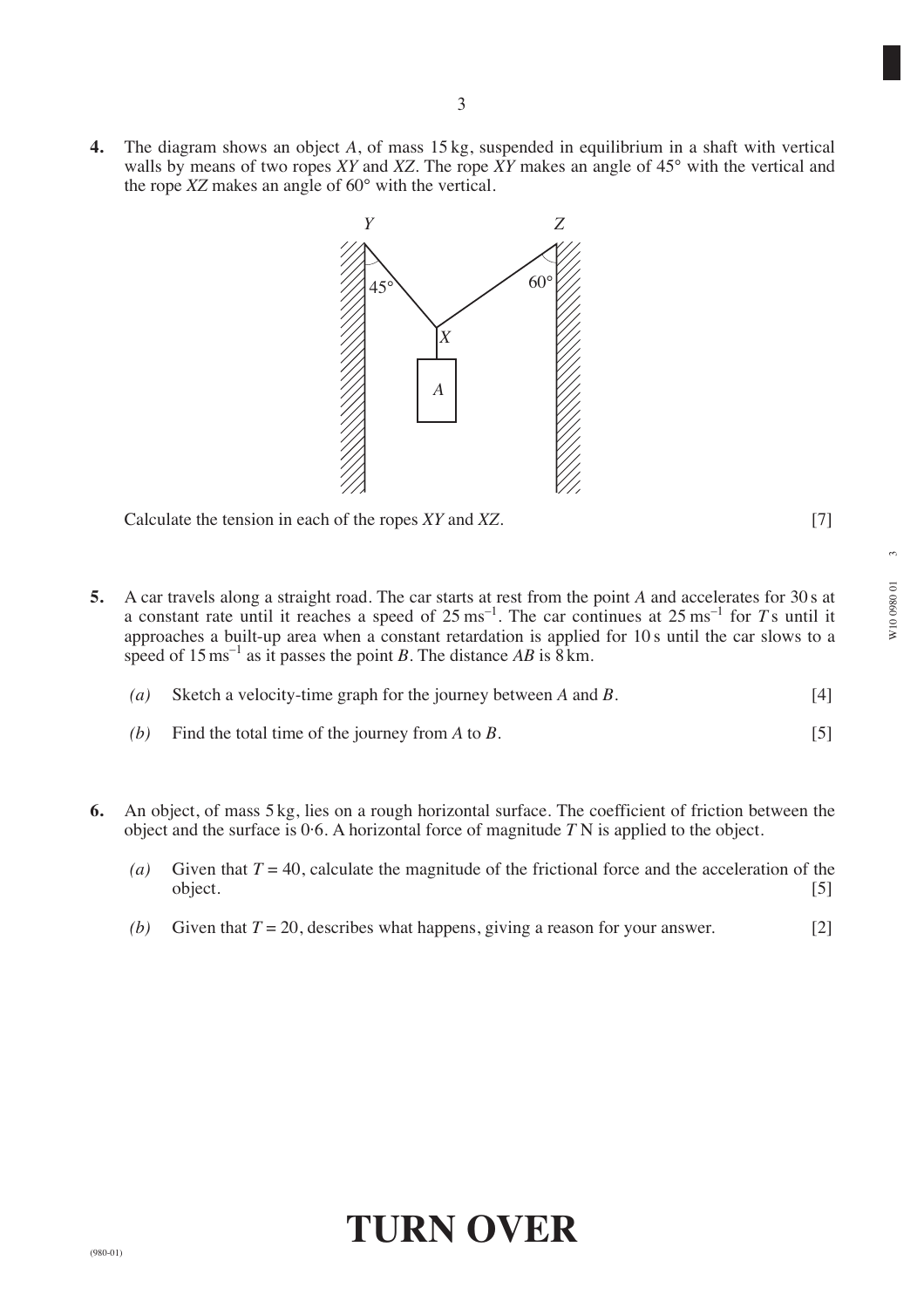- **7.** An object *A*, of mass  $3 \text{ kg}$ , moving with speed  $7 \text{ ms}^{-1}$  on a smooth horizontal plane collides directly with another object *B*, of mass  $5 \text{ kg}$ , moving with speed  $3 \text{ ms}^{-1}$  in the **opposite** direction. After the collision, the direction of motion of *B* is reversed and its speed is  $2.4 \text{ ms}^{-1}$ .
	- *(a)* Calculate the coefficient of restitution between *A* and *B*. [6]

After the collision between *A* and *B*, the object *B* collides with a wall which is perpendicular to its direction of motion. The coefficient of restitution between the wall and *B* is 0·6.

- *(b)* Calculate the speed of *B* after the collision with the wall. [2]
- **8.** The diagram shows a wind chime consisting of a horizontal uniform rod *AC*, suspended in equilibrium by means of a light string attached to the mid-point *X* of the rod, together with three objects hanging from the points *A*, *B* and *C* of the rod.



The length of the rod *AC* is 20 cm and the length of *AB* is 8 cm. The masses of the objects hanging from  $A$ ,  $B$ ,  $C$  are  $0.1$  kg,  $M$ kg,  $0.4$ kg respectively. The mass of the rod is  $0.5$ kg.

| (a) Find the value of M. |  |
|--------------------------|--|
|                          |  |

*(b)* Calculate the tension in the string. [3]